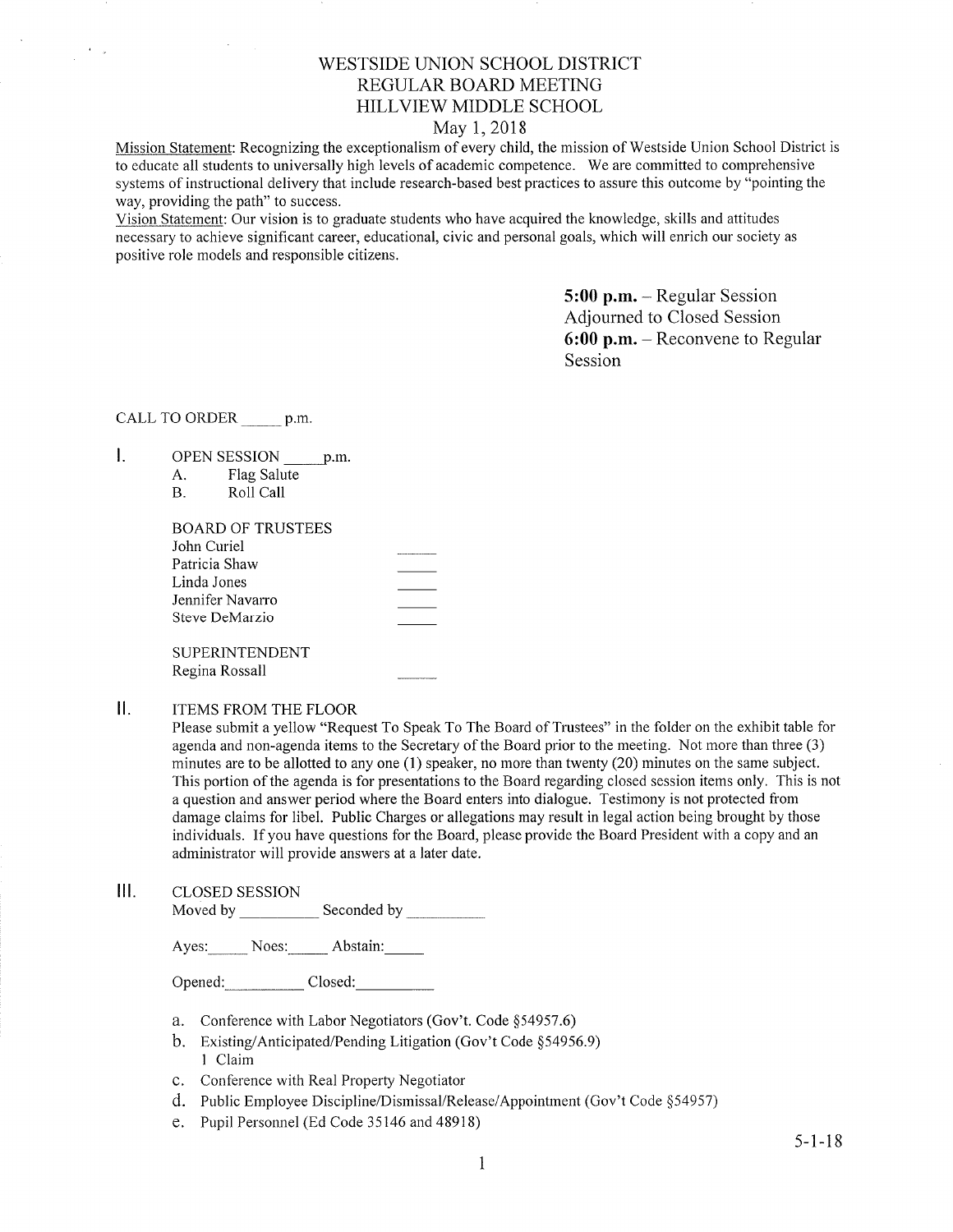## IV RECONVENE TO OPEN SESSION AT \_\_\_\_\_\_\_\_\_\_\_\_\_ p.m

#### V. REPORT OF CLOSED SESSION ACTION

#### VI PRESENTATIONS

- A. Certificated Retirees
- B. Teacher of the Year

### vil HEARING SESSION/STAFF REPORTS

- A. Board Comments
- B. Staff Reports
	- 1. Assistant Superintendent Administrative Services
	- 2. Assistant Superintendent Educational Services
	- 3. Deputy Superintendent 4. Superintendent
	-

#### VIII. PERSONAL APPEARANCES

- A. Westside Union Teachers Association Representatives
- 
- 
- B. California School Employees Association Representatives C. Parent Teacher Association Representatives D. West Antelope Valley Educational Foundation Representatives

#### $IX.$ ITEMS FROM THE FLOOR

Please submit a yellow "Request To Speak To The Board of Trustees" in the folder on the exhibit table for agenda and non-agenda items to the Secretary of the Board prior to the meeting. Not more than three (3) minutes are to be allotted to any one (l) speaker, no more than twenty (20) minutes on the same subject. This is not a question and answer period where the Board enters into dialogue. Testimony is not protected from damage claims for libel. Public Charges or allegations may result in legal action being brought by those individuals. If you have questions for the Board, please provide the Board President with a copy and an administrator will provide answers at a later date.

 $X_{1}$ PUBLIC HEAzuNG None

#### XI BUSINESS SESSION

A. Organizational/Governance l. Agenda

Moved by Seconded by Seconded by Seconded by Seconded by Seconded by Seconded by Seconded by Seconded by Seconded by Seconded by Seconded by Seconded by Seconded by Seconded by Seconded by Seconded by Seconded by Seconded

To approve the Agenda of the Regular Meeting of May 1,2018

Ayes: Noes: Abstain:

Actions proposed for the Consent Calendar, are items with adopted policies and approved practices of the District and are deemed routine in nature. They will be acted upon in one motion, without discussions, unless members of the Board request an item's removal. The item will then be removed from the motion to approve and after the approval of the consent agenda the item(s) will be heard. Items 2a -2h Goal #

Item <sup>1</sup>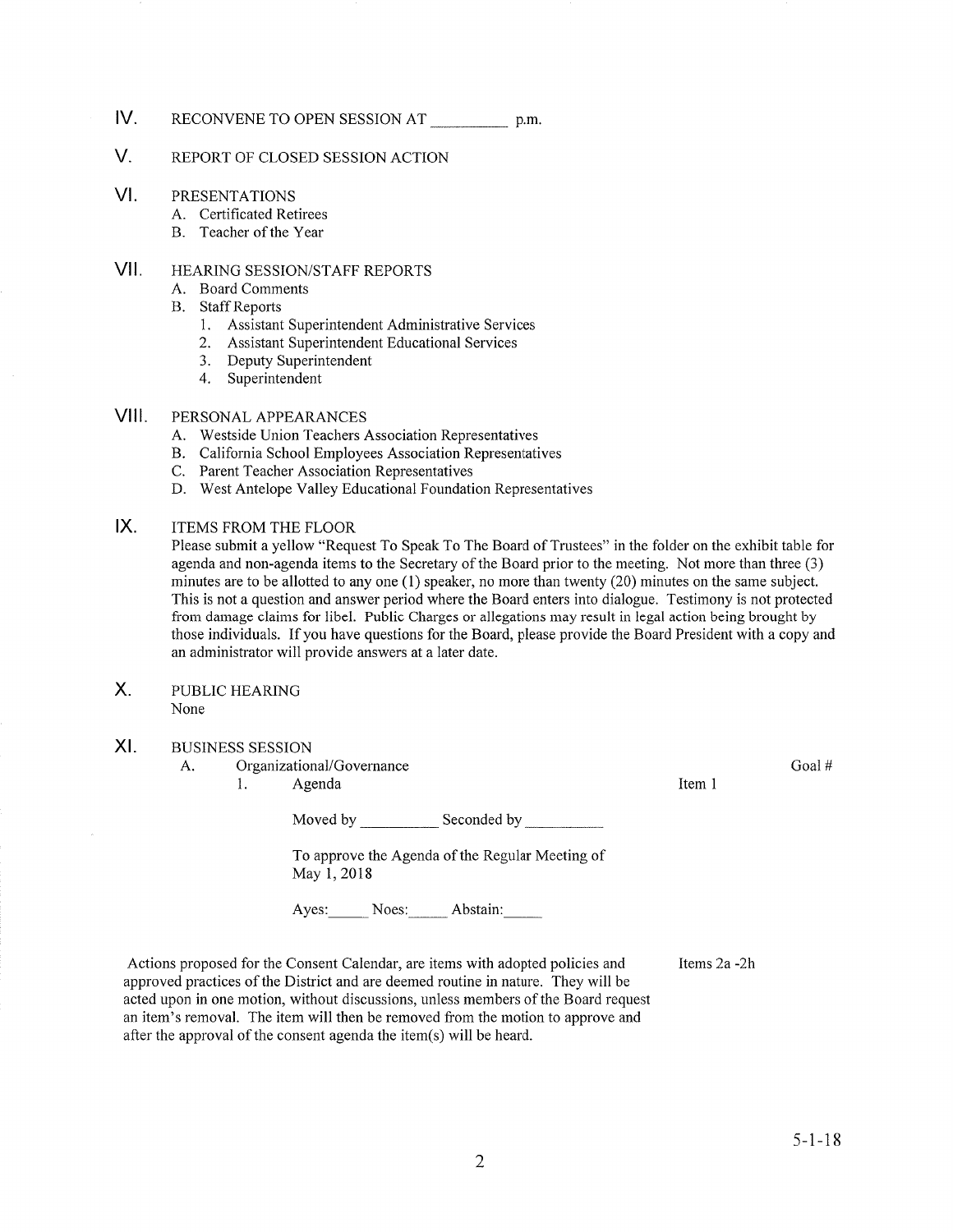| 2.        | Consent<br>Minutes of the Workshop on April 14, 2018, and the<br>a.<br>Regular Meeting on April 17, 2018<br>Fundraising Authorizations<br>b.<br>Gifts to the District<br>c.<br>d.<br>Personnel Report<br>Job Description<br>e.<br>f.<br>Purchase Orders<br>Consultant/Contract Schedule<br>g.<br>Conference/Workshop Schedule<br>h.<br>Approval of the Consent Items as presented<br>Ayes: Noes: Abstain: |        |
|-----------|-----------------------------------------------------------------------------------------------------------------------------------------------------------------------------------------------------------------------------------------------------------------------------------------------------------------------------------------------------------------------------------------------------------|--------|
| 3.        | Discussion Item<br>Governance<br>٠<br>Board Self Evaluation<br>a.                                                                                                                                                                                                                                                                                                                                         | Item 3 |
| 4.        | Resolution 18-48, Teacher of the Year                                                                                                                                                                                                                                                                                                                                                                     | Item 4 |
|           | Moved by Seconded by                                                                                                                                                                                                                                                                                                                                                                                      |        |
|           | Approval of Resolution 18-48, Teacher of the Year                                                                                                                                                                                                                                                                                                                                                         |        |
|           | Ayes: Noes: Abstain:                                                                                                                                                                                                                                                                                                                                                                                      |        |
| 5.        | Resolution 18-49, Teacher Appreciation Week, National<br>Teacher Day and California Day of the Teacher<br>Proclamation                                                                                                                                                                                                                                                                                    | Item 5 |
|           |                                                                                                                                                                                                                                                                                                                                                                                                           |        |
|           | Approval of Resolution 18-49, Teacher Appreciation<br>Week, National Teacher Day and California Day of the<br><b>Teacher Proclamation</b>                                                                                                                                                                                                                                                                 |        |
|           | Ayes: Noes: Abstain:                                                                                                                                                                                                                                                                                                                                                                                      |        |
| Personnel |                                                                                                                                                                                                                                                                                                                                                                                                           |        |
| 6.        | <b>Retirement Resolutions:</b><br>18-50, Thomas Abbott                                                                                                                                                                                                                                                                                                                                                    | Item 6 |
|           | 18-51, Lisa Anderson<br>0                                                                                                                                                                                                                                                                                                                                                                                 |        |
|           | 18-52, Robin Barkas<br>٠<br>18-53, Gail Blaze<br>٠                                                                                                                                                                                                                                                                                                                                                        |        |
|           | 18-54, Alice Fischer<br>٠                                                                                                                                                                                                                                                                                                                                                                                 |        |
|           | 18-55, Rondi Herrera                                                                                                                                                                                                                                                                                                                                                                                      |        |
|           | 18-56, Robin Kackley                                                                                                                                                                                                                                                                                                                                                                                      |        |
|           | 18-57, Sharon Kennedy                                                                                                                                                                                                                                                                                                                                                                                     |        |
|           | 18-58, Ruth Lundin<br>٠                                                                                                                                                                                                                                                                                                                                                                                   |        |

Goal #

 $5-1-18$ 

B

 $\sim 10^{-1}$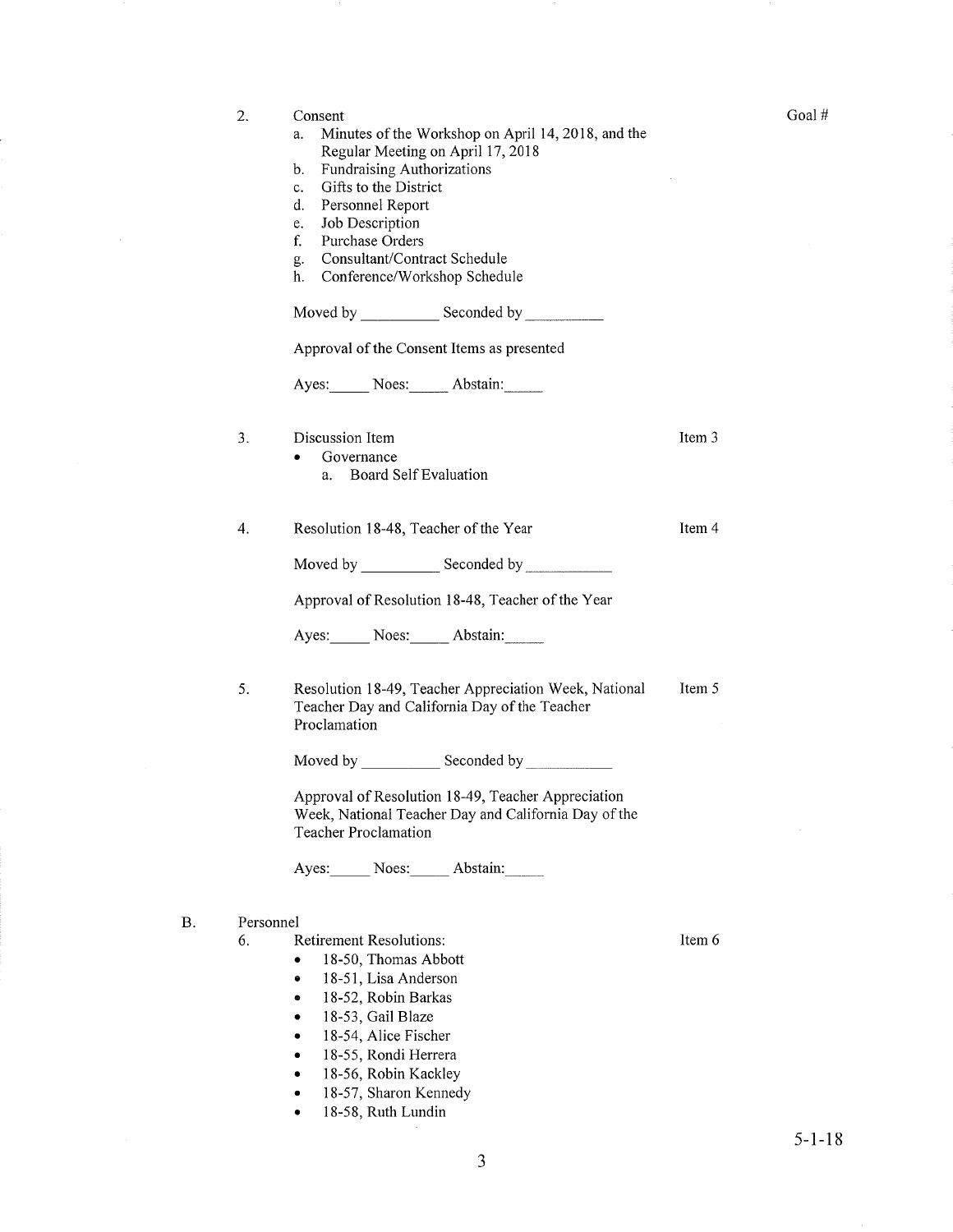|    |                 | 18-59, Janice Potter<br>٠<br>18-60, Diana Shepardson<br>٠<br>18-61, Anita Sorrell<br>18-62, Jerry Sulz<br>٠<br>18-63, Mary Taylor<br>۰<br>18-64, Karen Wood<br>٠<br>18-65, Stephanie Zankich<br>٠ |         | Goal# |
|----|-----------------|---------------------------------------------------------------------------------------------------------------------------------------------------------------------------------------------------|---------|-------|
|    |                 | Moved by Seconded by<br>Approval of Retirement Resolutions                                                                                                                                        |         |       |
|    |                 | Ayes: Noes: Abstain:                                                                                                                                                                              |         |       |
|    | 7.              | Declaration of Need for Fully Qualified Educators                                                                                                                                                 | Item 7  | è     |
|    |                 | Approval of the Declaration of Need for Fully Qualified<br>Educators                                                                                                                              |         |       |
|    |                 | Ayes: Noes: Abstain:                                                                                                                                                                              |         |       |
|    | 8.              | Declarations of Indefinite Salaries for Retroactive Pay                                                                                                                                           | Item 8  |       |
|    |                 |                                                                                                                                                                                                   |         |       |
|    |                 | Approval of Declarations of Indefinite Salaries for<br>Retroactive Pay                                                                                                                            |         |       |
|    |                 | Ayes: Noes: Abstain:                                                                                                                                                                              |         |       |
| С. | <b>Business</b> |                                                                                                                                                                                                   |         |       |
|    | 9.              | Revised Board Policy 3100, Budget                                                                                                                                                                 | Item 9  |       |
|    |                 |                                                                                                                                                                                                   |         |       |
|    |                 | Approval of the first reading of the revised Board Policy<br>3100, Budget                                                                                                                         |         |       |
|    |                 | Ayes: Noes: Abstain:                                                                                                                                                                              |         |       |
|    | 10.             | Cottonwood Modernization, Change Order #3 to Bruns<br>Belmont                                                                                                                                     | Item 10 | 4Α    |
|    |                 |                                                                                                                                                                                                   |         |       |
|    |                 | Approval of the Cottonwood Modernization, Change<br>Order #3 to Bruns Belmont.                                                                                                                    |         |       |
|    |                 | Ayes: Noes: Abstain:                                                                                                                                                                              |         |       |

 $\mathcal{L}^{\text{max}}_{\text{max}}$  , where  $\mathcal{L}^{\text{max}}_{\text{max}}$ 

 $\sim 10$ 

 $\sim$